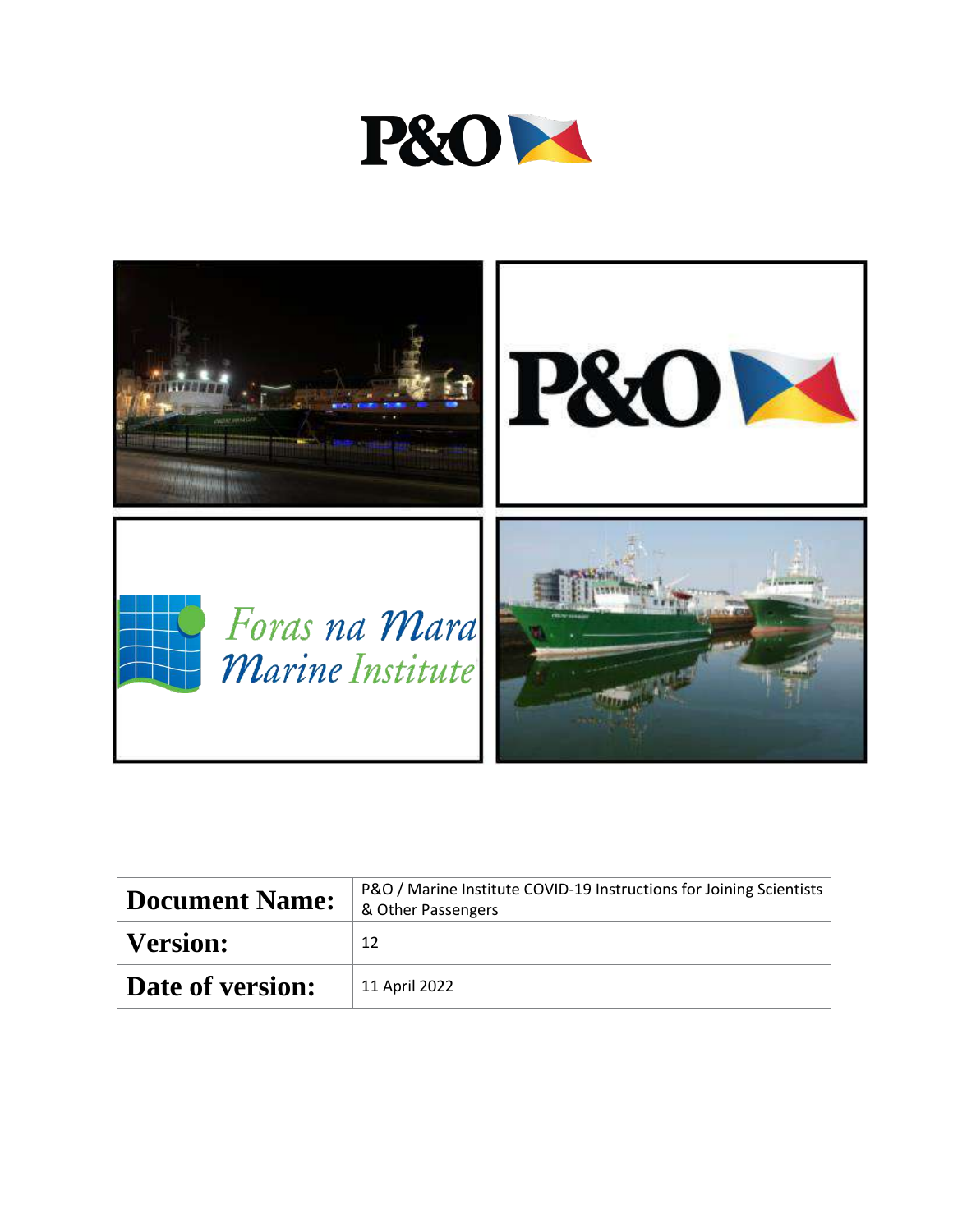

## **Table of Contents**

| 1            |                                                                                       |  |  |
|--------------|---------------------------------------------------------------------------------------|--|--|
| $\mathbf{2}$ |                                                                                       |  |  |
|              | 2.1                                                                                   |  |  |
|              | 2.2                                                                                   |  |  |
|              | $\mathbf{3}$                                                                          |  |  |
|              | 3.1                                                                                   |  |  |
|              | 3.1.1                                                                                 |  |  |
|              | 3.1.2                                                                                 |  |  |
|              | 3.1.3                                                                                 |  |  |
|              | 3.1.4                                                                                 |  |  |
|              | 3.2                                                                                   |  |  |
|              | 3.3                                                                                   |  |  |
|              |                                                                                       |  |  |
|              |                                                                                       |  |  |
| 4            |                                                                                       |  |  |
|              | 4.1                                                                                   |  |  |
|              | 4.2                                                                                   |  |  |
|              | 5                                                                                     |  |  |
|              | $\boldsymbol{6}$                                                                      |  |  |
|              | ADDITIONAL REQUIREMENTS FOR SCIENTISTS AND OTHER PASSENGERS JOINING THE VESSELS9<br>7 |  |  |
| 8            |                                                                                       |  |  |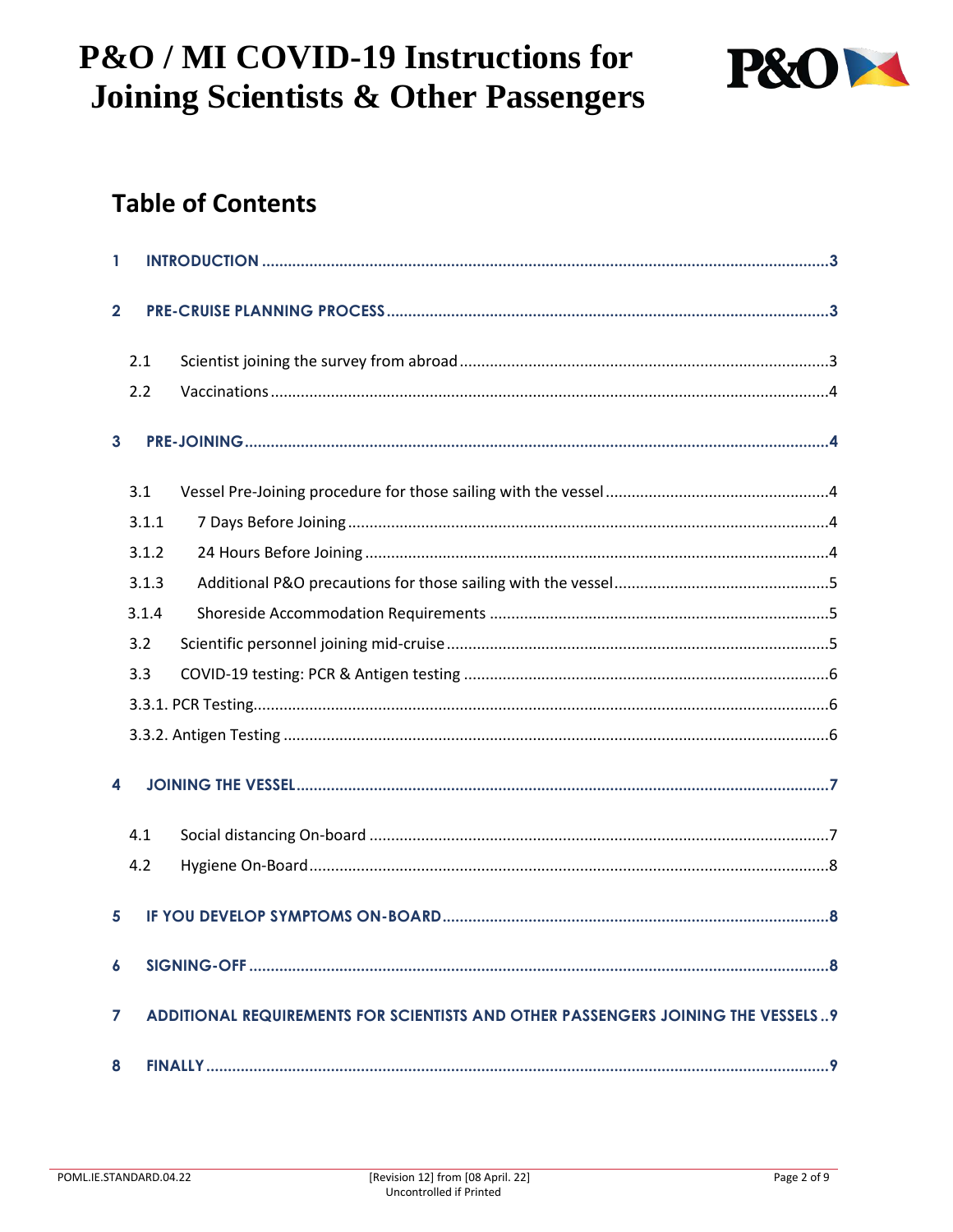

## <span id="page-2-0"></span>**1 Introduction**

P&O has produced this document to reflect its longer-term approach to COVID-19 to ensure as far as reasonably practicable, the safety, health, and welfare at work of its employees by providing a safe place of work and replaces all other COVID Policy documents previously issued.

As society moves towards the 'new normal' we need to ask all vessel users to continue to consider carefully where they go and what they do and to take personal responsibility for their safety and that of their colleagues. This is particularly important in the **7 days before joining the vessel**. The vaccination programme is a key risk mitigator and P&O encourage all to get vaccinated as it offers personal and group protection.

This document is a condensed guide covering the essential points that **joining scientists** and **other passengers going to sea for >24hours and staying onboard overnight** should be familiar with prior to joining.

Refer to this [link](https://www.gov.ie/en/press-release/7894b-post-cabinet-statement-resilience-and-recovery-the-path-ahead/) for the latest updates.

**The best ways to prevent the spread of COVID-19 in a workplace or any setting is to practice physical distancing, adopt proper hand hygiene, follow respiratory etiquette and increase ventilation.** 

### <span id="page-2-1"></span>**2 Pre-cruise planning process**

The Marine Institute and POML Ireland will identify at the pre-cruise meeting any specific scientists requirements for the upcoming survey. At least 14 days prior to a survey the MI or designate are responsible for notifying POML Ireland Operations Manager when specific scientists and other passengers are required to join an upcoming survey. In turn the MI will communicate with scientists and other passengers to ensure they are aligned with this procedure. It must be determined at the pre-cruise meeting who will be managing any ad-hoc vessel joiners so they fully comply with this COVID policy e.g. ROV contractors.

<span id="page-2-2"></span>2.1 Scientist joining the survey from abroad

If there are scientists joining from abroad on a single leg journey (i.e. direct flight or ferry) they need to take **two PCR tests** ahead of joining the vessel:

- PCR test within 72 hrs of their direct flight or ferry;
- PCR test on arrival into Ireland (or within 48 hrs of joining the vessel in Ireland).

If you are **not** travelling via direct flight or ferry, i.e. multi-leg travel, to Ireland please contact the Marine Institute RV Ops contact for prior approval.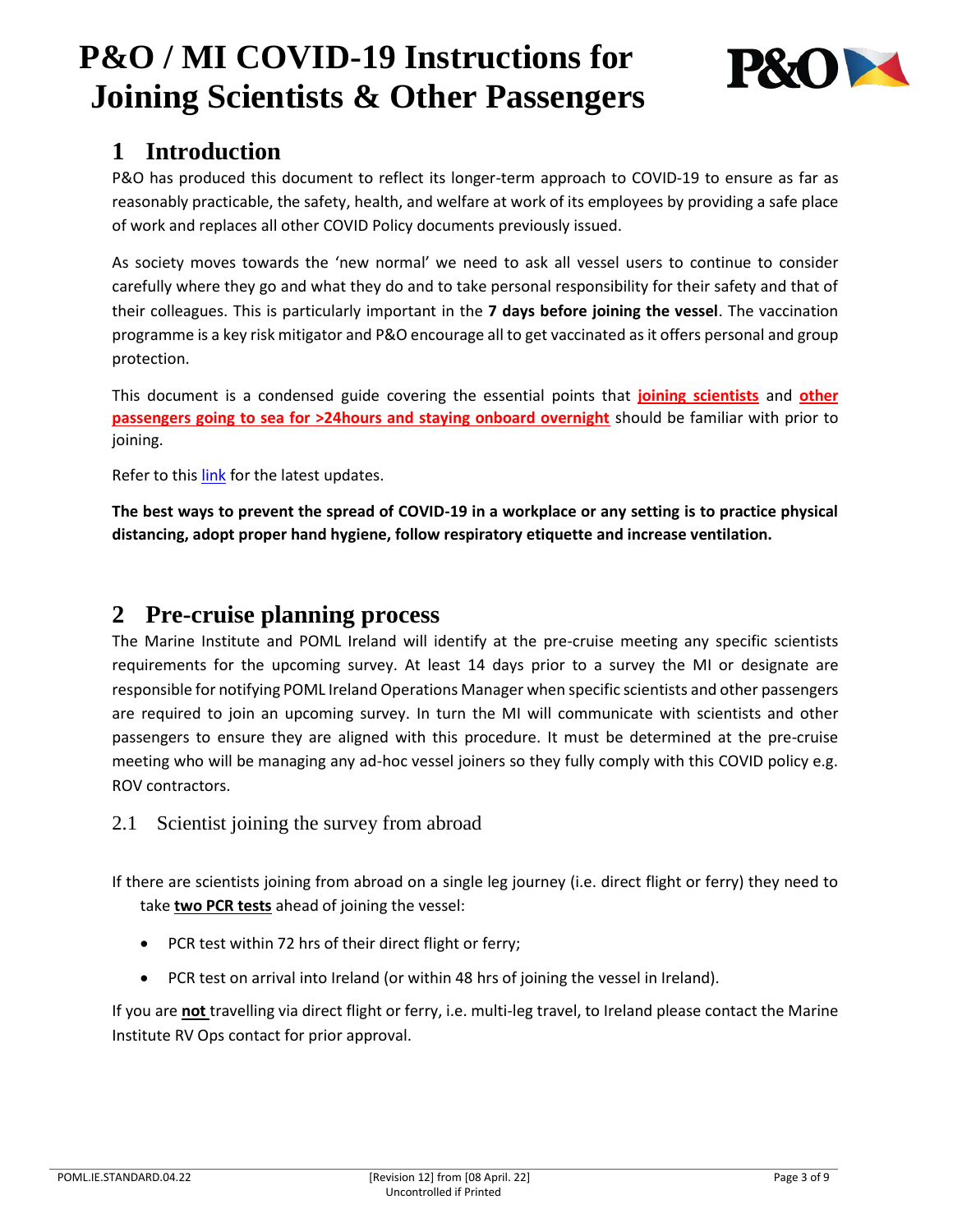

### <span id="page-3-0"></span>2.2 Vaccinations

Mandatory vaccination + booster (or recovery certificate) for all contractors and third parties joining and sailing with the vessels.

## <span id="page-3-1"></span>**3 Pre-Joining**

<span id="page-3-2"></span>3.1 Vessel Pre-Joining procedure for those sailing with the vessel

### <span id="page-3-3"></span>3.1.1 **7** Days Before Joining

- o complete the survey specific pre-screening form and inform Research vessel operations point of contact immediately of any issues. The pre-screening form will be sent to the science team via WhatsApp or email (depending on scientist numbers for each specific survey).
- o Antigen test (on day 7) and if COVID is detected inform Research vessel operations point of contact immediately and follow the lates[t HSE advice.](https://scanner.topsec.com/?r=show&u=https%3A%2F%2Fwww2.hse.ie%2Fconditions%2Fcovid19%2Ftesting%2Fget-tested%2F&t=e39174419d9025c158f8327e558a43837ebc07cb&d=1076)

The information requested in the pre-screening form is to establish information relevant to COVID-19 protocols as it pertains to your current health and circumstances, which may or may not indicate you are at higher risk of contracting the infection or suffering more severe symptoms.

The form will ask you to speak to your GP or specialist if you have pre-existing conditions which could make you more vulnerable to severe symptoms, to ensure you are fit and healthy to go to sea in this situation. The form will also ask you to confirm that you will comply with the relevant restrictions which are mandatory for all vessel joiners.

Beyond this the MI and P&O ask that all personnel exercise good judgement, greater levels of adherence to Government and public health advice as Ireland reopens society and avoid any situations which could violate social distancing precautions or pose a risk to your own or other vessel users health.

### <span id="page-3-4"></span>3.1.2 24 Hours Before Joining

You will be sent the pre-screening questionnaire again 24hours prior to joining the vessel. This ensures that everyone is clear of symptoms and that nothing has changed since the original 7day pre-screening form was completed.

For example, the 7 day pre-screening form will be sent on  $1^{st}$  April, PCR test in the hotel on  $7^{th}$  April and the 24 hour pre-screening form must be completed on  $7<sup>th</sup>$  April (24 hours prior) before you are permitted to join the vessel on 8<sup>th</sup> April.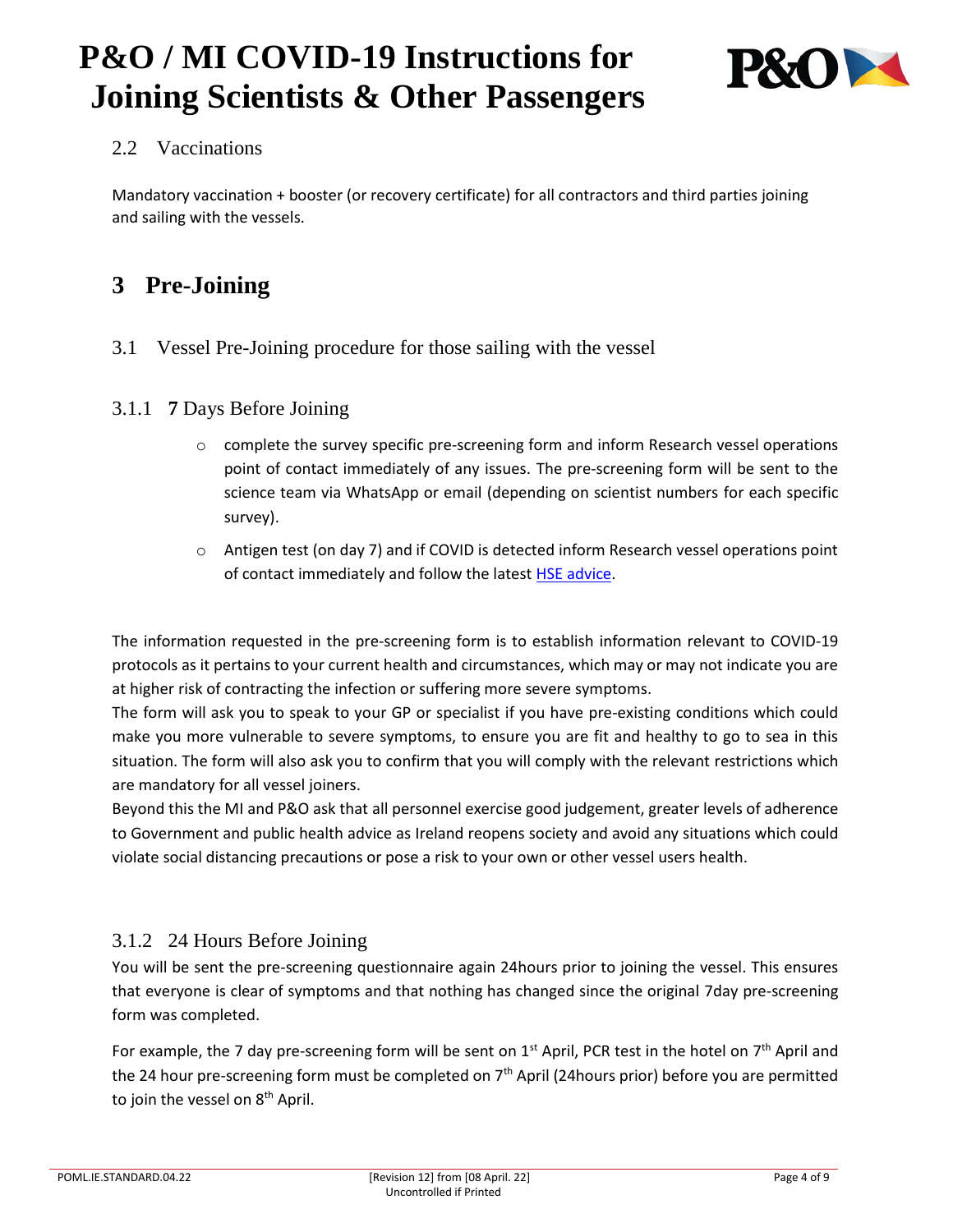

### <span id="page-4-0"></span>3.1.3 Additional P&O precautions for those sailing with the vessel

**Regardless of changes to government and public health advice, the additional precautions you are required to adhere to where possible in the 7 days prior to joining the vessel are as follows;**

- Maintain social distancing, the wearing of face coverings, hand hygiene where possible
- Avoid the use of Public Transport where possible within the 7 days
- Limiting the number of contacts to as low as possible
- Avoid peak times and crowded spaces indoor and outdoor (e.g. supermarkets, gyms, restaurants) where possible
- Avoid pubs and indoor social gatherings where possible (e.g. weddings, funerals).

If you or one of your close contacts are required to complete a COVID-19 test over the 7 days prior to joining the vessel and/or if you are feeling unwell you are required to immediately contact the MI.

#### <span id="page-4-1"></span>3.1.4 Shoreside Accommodation Requirements

Overnight accommodation requirements will be reviewed on a case by case basis and the MI will arrange scientist's overnight accommodation where necessary in the 7 day pre-joining period. While staying in the hotel you must strictly limit your movements to the hotel only and avoid contact with other people and social situations as much as possible.

### <span id="page-4-2"></span>3.2 Scientific personnel joining mid-cruise

In exceptional circumstances where a crew member or other passengers joins mid-survey the MI will liaise with the person before sailing. A COVID test is to be undertaken within 48hours of joining the vessel and a confirmed negative result is required in advance of joining the vessel. The time between test and receiving the result, arrangements will be made to ensure that the person tested either returns to their home (if it is local and where they have spent the previous 7 days), or in external accommodation preapproved by the MI RVOPs Manager. When the result is returned negative the person will be allowed join the vessel and it will depart for the survey area.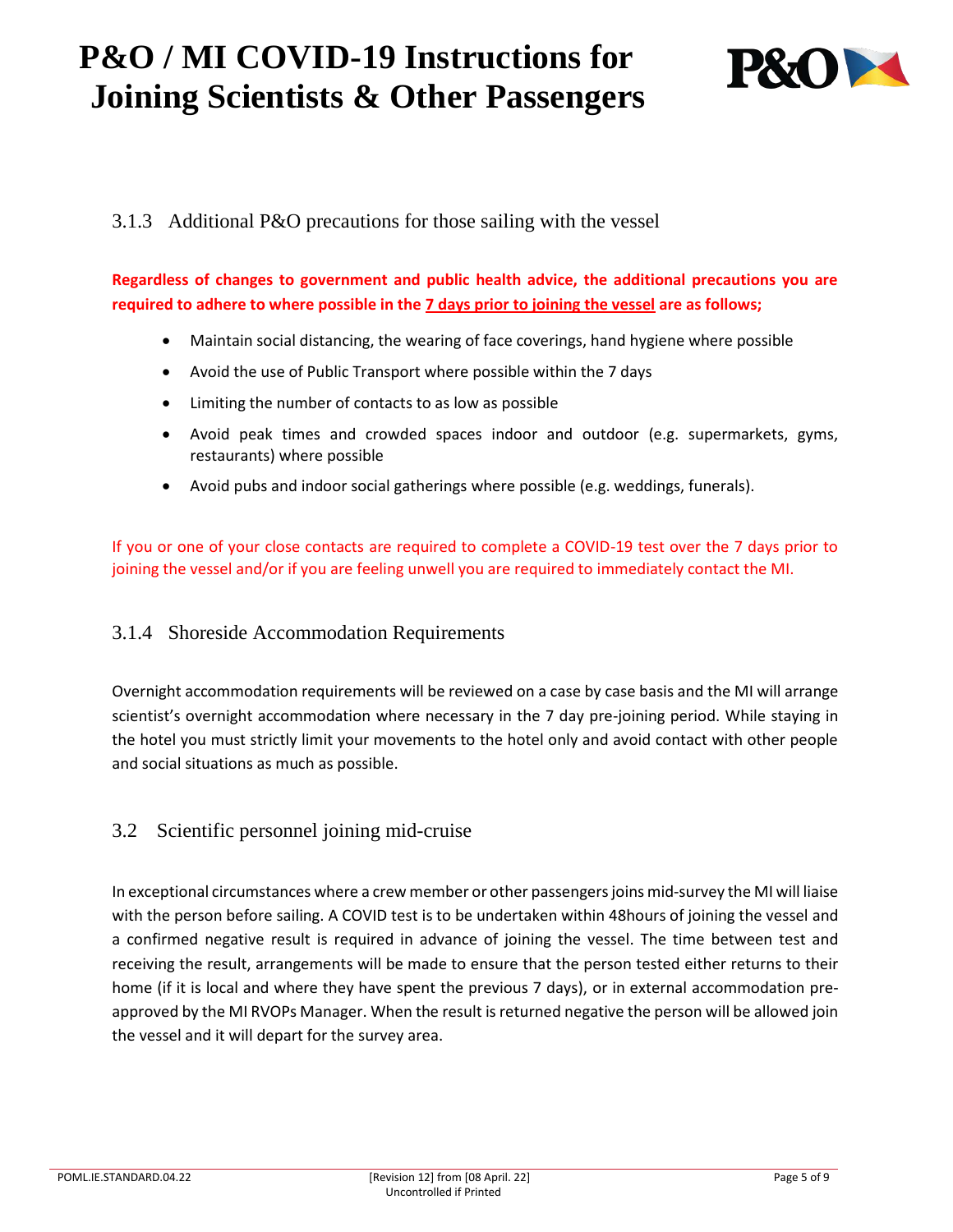

### <span id="page-5-0"></span>3.3 COVID-19 testing: PCR & Antigen testing

### <span id="page-5-1"></span>3.3.1. PCR Testing

#### **As an additional precaution scientists and other passengers are required to have a COVID-19 PCR test within 48hours of joining the vessel.**

The MI will liaise with all scientists and other passengers to arrange COVID-19 testing. The time between test and receiving the result, arrangements will be made to ensure that those tested either return to their home (if it is local and where they have spent the previous 7 days), or in external accommodation preapproved by the MI RVOPs Manager. When all COVID-19 test results are returned and confirmed negative the vessel will depart for the survey area.

COVID-19 testing is a mandatory requirement. Refusing to take a test will be taken very seriously and may result in disciplinary action.

- If you have COVID symptoms within the 7 day pre-joining period, you should get a PCR test as quickly as possible.
- If you are a close contact of someone who formally (PCR) tested positive for COVID-19 you should please notify RV Ops as quickly as possible and follow the latest government health advice.
- If you are a close contact of someone who formally (PCR) tested positive for COVID-19 you will be required to get a PCR test as quickly as possible. Please notify RV Ops as quickly as possible.

### <span id="page-5-2"></span>3.3.2. Antigen Testing

Scientists to undertake self-administered (home) antigen testing on:

- **Day 7 prior to the scheduled joining date;**
- **Day 5 prior to the scheduled joining date;**
- **On the morning of the Day of joining (Day 1 of the survey).**
- **Self-administered antigen test daily for Days 2, 3, 4 of the survey.**

In the event of a positive antigen test result 7 days or 5 days out from joining the vessel please get a PCR test as soon as possible.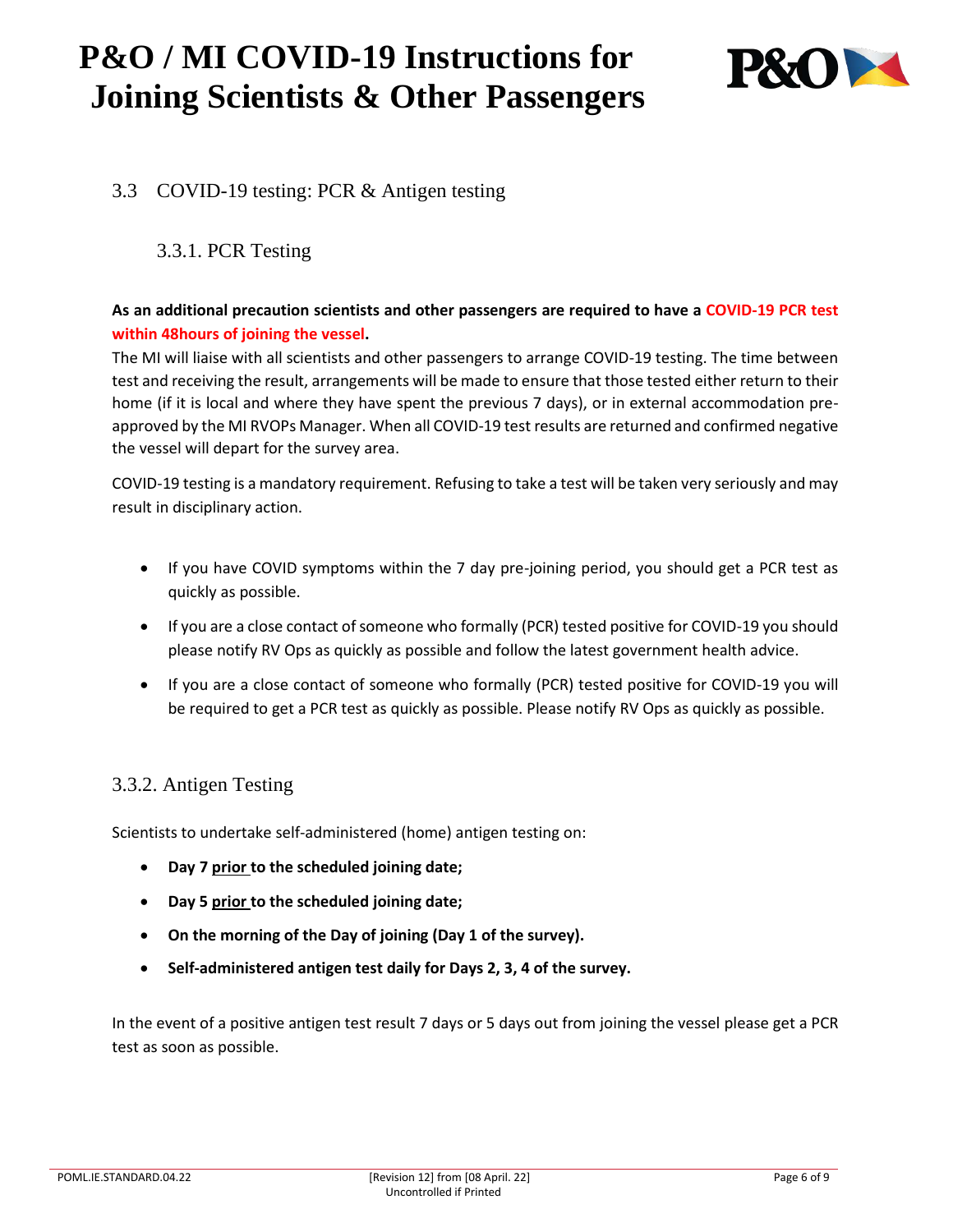

### <span id="page-6-0"></span>**4 Joining the Vessel**

The procedures will vary slightly between the Celtic Explorer and the Celtic Voyager however the following applies to both vessels:

- 1. Travel to the vessel will be either using your own car/household car or a rental car. If you normally travel using your own car and any problems arise please inform RVOPS and arrangement can be made if required.
- 2. When you arrive at the gangway, sanitise your hands with the hand sanitizer provided at the security gate.
- 3. You or the duty crewmember will check your temperature to ensure you don't have a fever (temperature 38 Degree Celsius or higher).
- 4. There will be PCR testing onboard the vessel for all crew and scientists on the first day of joining. Higher grade face coverings (FFP2) in common areas until the results of the ship-board PCR test are received. FFP2 masks will be provided when boarding.
- 5. From the time you board the vessel please try to observe physical distancing as far as possible as you transit through the vessel and working with colleagues.
- <span id="page-6-1"></span>4.1 Social distancing On-board
	- 1. Crew briefings and scientist watch handovers should be conducted on deck where possible or in the lab when weather is unfavourable.
	- 2. All personnel to make non contact greetings, avoid shaking hands, close contact/conversations.
	- 3. Strict adherence to face coverings particularly in the 7 days prior to joining the vessel.
	- 4. Meal times may be staggered to ensure sufficient space between individuals depending on the complement of personnel. The specifics will be agreed at the start of each trip. Please keep to the schedule or inform the Galley when this isn't possible. For those working during normal meal times, arrangements will be made for meals outwith these hours as is the usual practice.
	- 5. If you encounter a crew member, scientists or other passenger on the stairs allow them to pass before climbing up. In the corridors move back to an intersection or pass facing towards the bulkhead.
	- 6. Use your assigned toilet where possible rather than the common toilets.
	- 7. During port calls request the Vessel Masters pre-approval if you need shore leave for basic exercise and local trips to shops. Local trips should be restricted to a minimum and for necessities only due to the potential risk of infection and the impact to the vessel community on board the vessel. Family members may not come onboard, and any interaction should be conducted with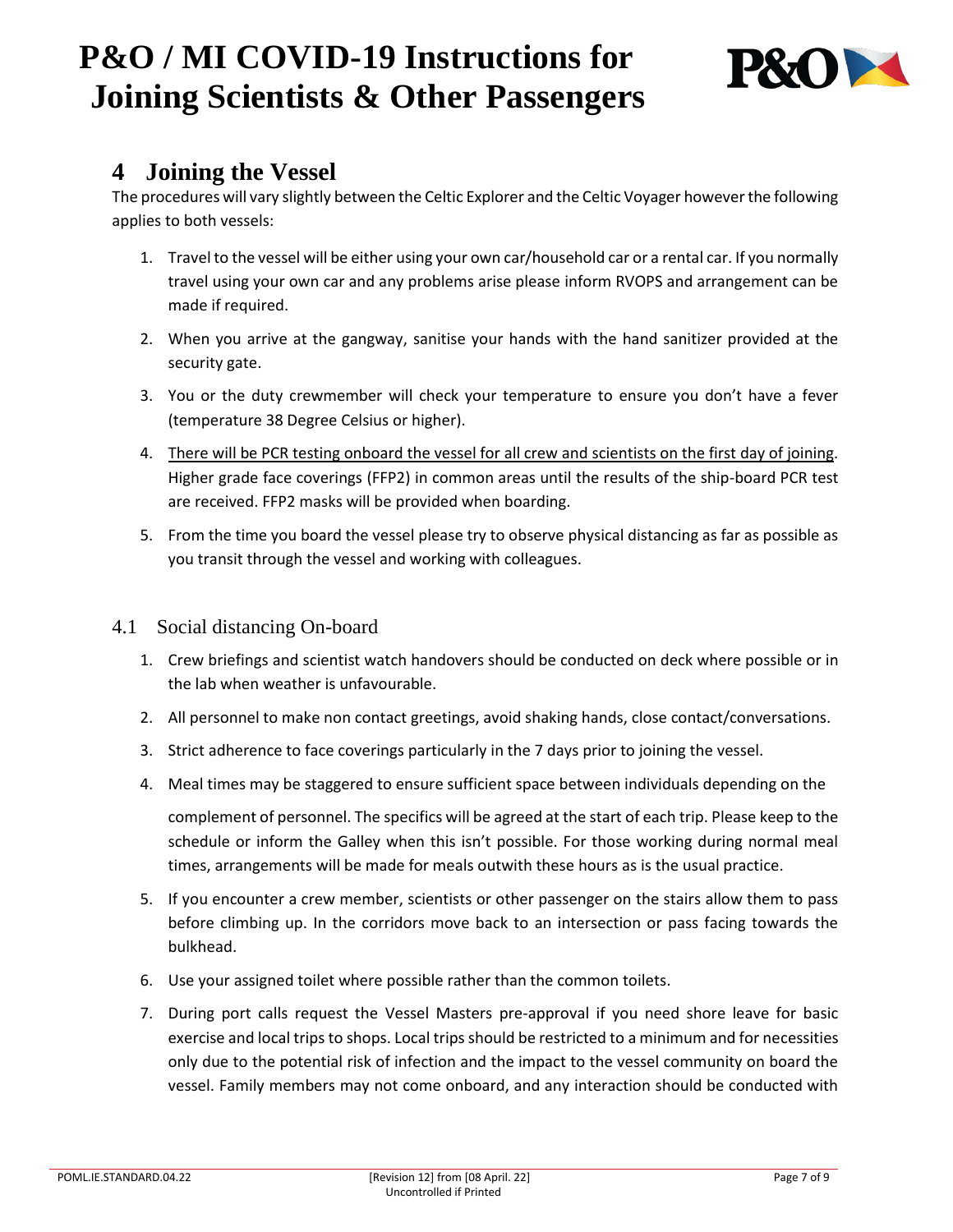

physical distancing protocols in place and no exchanges of personal belongings etc. Overnight leave will not be permitted.

### <span id="page-7-0"></span>4.2 Hygiene On-Board

Good hygiene is one of the best ways to avoid the spread of infection. A ready supply of products is available to help keep hands and surfaces infection free.

- 1. Regularly wash your hands using hot water & soap or use hand sanitiser for at least 20seconds.
- 2. Disinfectant wipes or spray will be available. Wipe down the hard surfaces and shared work stations between users to ensure they remain clean. It is essential that no cleaning products are allowed to enter the sewage system. As a reminder, disposal of disinfectant wipes down the toilet will block the system and cause significant disruption to vessel operations.
- 3. When sneezing or coughing cover your mouth with a tissue or the crook of your elbow. Dispose of tissues immediately into a closed bin and wash or sanitise your hands.

## <span id="page-7-1"></span>**5 If you Develop Symptoms On-Board**

If you feel like you are developing any of COVID-19 symptoms, proceed to your cabin.

If you are sharing a cabin, ask the other person to leave.

Close the cabin door and notify the Duty Officer by phone – they will implement the ships contingency plan.

If a suspect COVID-19 case occurs onboard the vessel will enact Vessel COVID-19 Outbreak onboard procedure and follow M-Notice Covid-19 – Maritime Declarations of Health.

## <span id="page-7-2"></span>**6 Signing-Off**

When signing off it's essential that you leave the cabin as clean as you'd expect to find it.

- 1. Put used sheets into the provided laundry bags.
- 2. Empty the bin.
- 3. Use the provided disinfectant wipes and spray to clean all hard surfaces.
- 4. If using a J-cloth do not place this cloth back into the wardrobe along with the other cleaning products when finished. It needs to be disposed of in a closed bin.
- 5. Fold the duvet neatly on the bed along with the pillows.
- 6. Hoover and mop the floor.
- 7. If you have any specific queries about the cleaning procedure while onboard, please consult with the assistant cook.